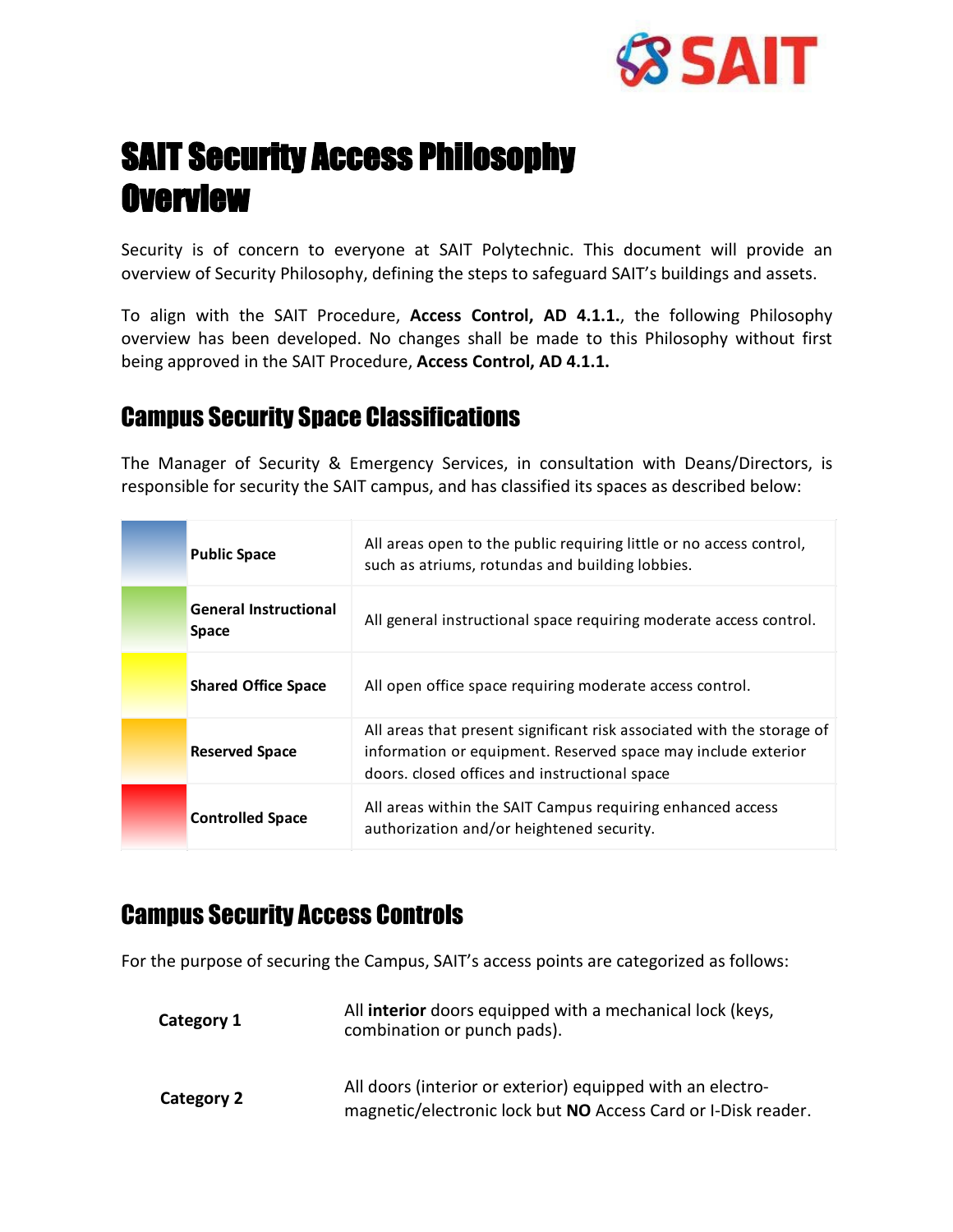

| <b>Category 3</b> | All exterior doors equipped with an electro- magnetic/electronic<br>lock AND an Access Card or I-Disk reader.                     |
|-------------------|-----------------------------------------------------------------------------------------------------------------------------------|
| Category 4        | All interior doors equipped with electro- magnetic/electronic lock<br>AND an Access Card or I-Disk reader.                        |
| Category 5        | All interior doors equipped with an electronic lock controlled by<br>two stage access control (example: card reader and PIN pad). |
| Suffix I          | All rooms with an intrusion alarm.                                                                                                |
| <b>Suffix R</b>   | All rooms requiring an access card or iDisk to exit.                                                                              |
| <b>Suffix E</b>   | All rooms with a 'request to exit' device.                                                                                        |

For the purpose of securing the Campus, individual areas are zoned as follows:

| Zone 1 | Open space                    |
|--------|-------------------------------|
| Zone 2 | Classroom                     |
| Zone 3 | Open Office                   |
| Zone 4 | Closed Office                 |
| Zone 5 | Storage                       |
| Zone 6 | Mechanical / Electrical       |
| Zone 7 | <b>Information Technology</b> |
| Zone 8 | Retail / Leased               |

For the purpose of securing the Campus, tenancy of space is sectioned as follows:

| <b>SAIT</b> | <b>SAIT utilized</b> |
|-------------|----------------------|
| Leased      | Leased space         |